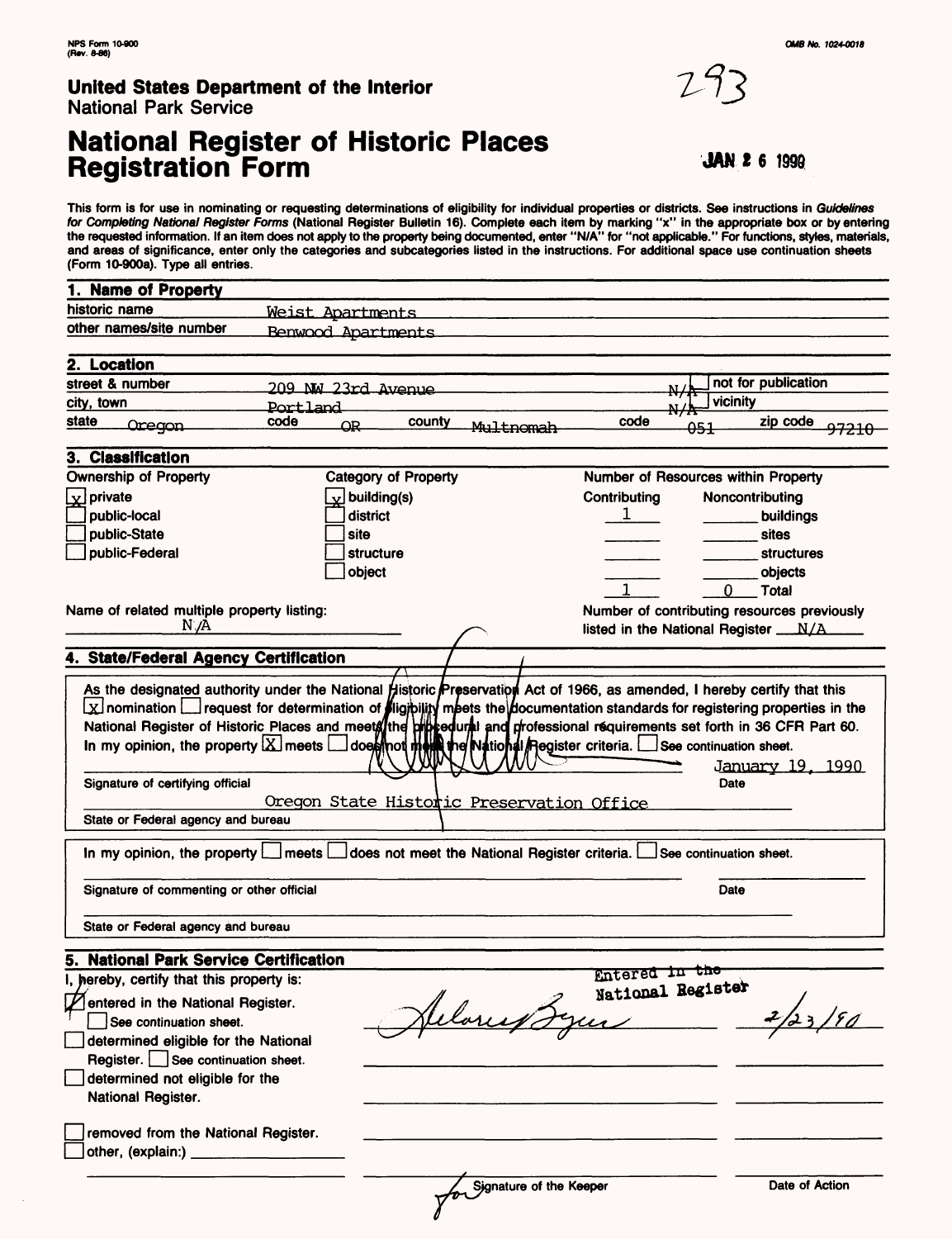| Historic Functions (enter categories from instructions)                     |                                                | Current Functions (enter categories from instructions) |  |
|-----------------------------------------------------------------------------|------------------------------------------------|--------------------------------------------------------|--|
| Domestic: multiple dwelling                                                 |                                                | Domestic: multiple dwelling                            |  |
|                                                                             |                                                |                                                        |  |
|                                                                             |                                                |                                                        |  |
| 7. Description                                                              |                                                |                                                        |  |
| <b>Architectural Classification</b><br>(enter categories from instructions) | Materials (enter categories from instructions) |                                                        |  |
|                                                                             | foundation                                     | concrete                                               |  |
| Colonial Revival                                                            | walls                                          | brick                                                  |  |
|                                                                             |                                                | stucco                                                 |  |
|                                                                             | roof L                                         | asphalt: built-up                                      |  |
|                                                                             |                                                |                                                        |  |

Describe present and historic physical appearance.

 $\mathbb{R}^2$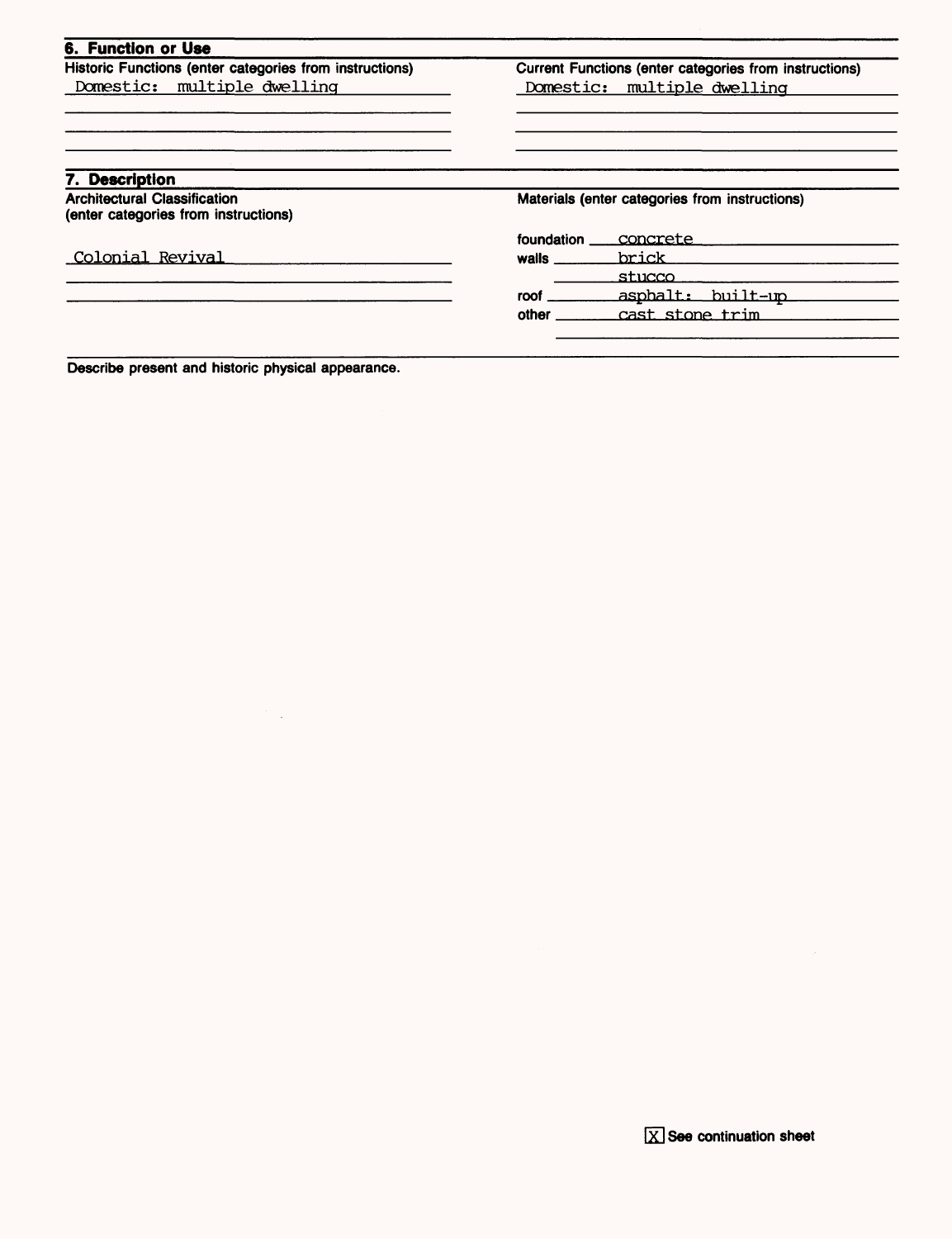# **National Register of Historic Places Continuation Sheet**

Section number  $\frac{7}{2}$  Page  $\frac{1}{2}$ 

### **The UJelst-Benmood flportment**

This site is within the original Amos N. King donation land claim of the 1850's now known as Meads Addition. The Weist-Benwood Apartment is located on 23rd Avenue near a main intersection where five streets converge. Burnside Street divides Southwest Portland from Northwest Portland. This intersection has always been a main traffic arterial and street car destination point as well as a gateway to various sections of the city of Portland.

### **Bddrest: 209 N. ill. 23rd flue. Weist Apartments**

33 IN IE Meads Addition, South 28.4' of Lots 1 & 2, North 46.6' of Lot 3, Block 5, Multnomah County, Portland, Oregon 97210.

The front facade of the Weist Building faces east along Northwest 23rd Avenue. The building is U-shaped with porches in a H-plan and is located on a  $75'$  x 100' lot with 15' setbacks at the front facade, 10' at the rear and side. Zoning today is C-3, commercial.

The Weist-Benwood Apartment was the first permanent building on this part of the King land claim. Within the surrounding area there are a number of apartments dating from the Lewis and Clark Fair and the Street-Car Era.

The Weist-Benwood Apartment is a Colonial Revival landmark in the true sense of the word. Just mention the apartment building with the black columns near Rose's Delicatessen on Northwest 23rd Avenue in Portland, and familiar smiles flicker over people's faces. Even where the colors less extreme, the form of the building is indeed striking. Of the numerous apartment buildings of this type in Portland, i.e., ... double loaded railroad flats with tall classical columns typically supporting three stories of portico, this one stands out for its grandeur and flamboyance. Two stacks of porches flank the entry symmetrically. Bach porch features two-story triple corner column clusters rising from a base at rail height from the first porch and soaring upward to support the second story balcony just above mid-point of the shaft, and the third story balcony, atop the Ionic capitals. A flat pilaster at the face of the building with only slight relief (2" to 3") carries the Ionic detailing, and receives the returning porch rails at the facade. The plinth or base of the column groups, which extends back and across the face to the entry, is of brick in rusticated course work, with every fourth course recessed creating deep shadow lines. This rustication is continued vertically to create a partial frame for the entry door.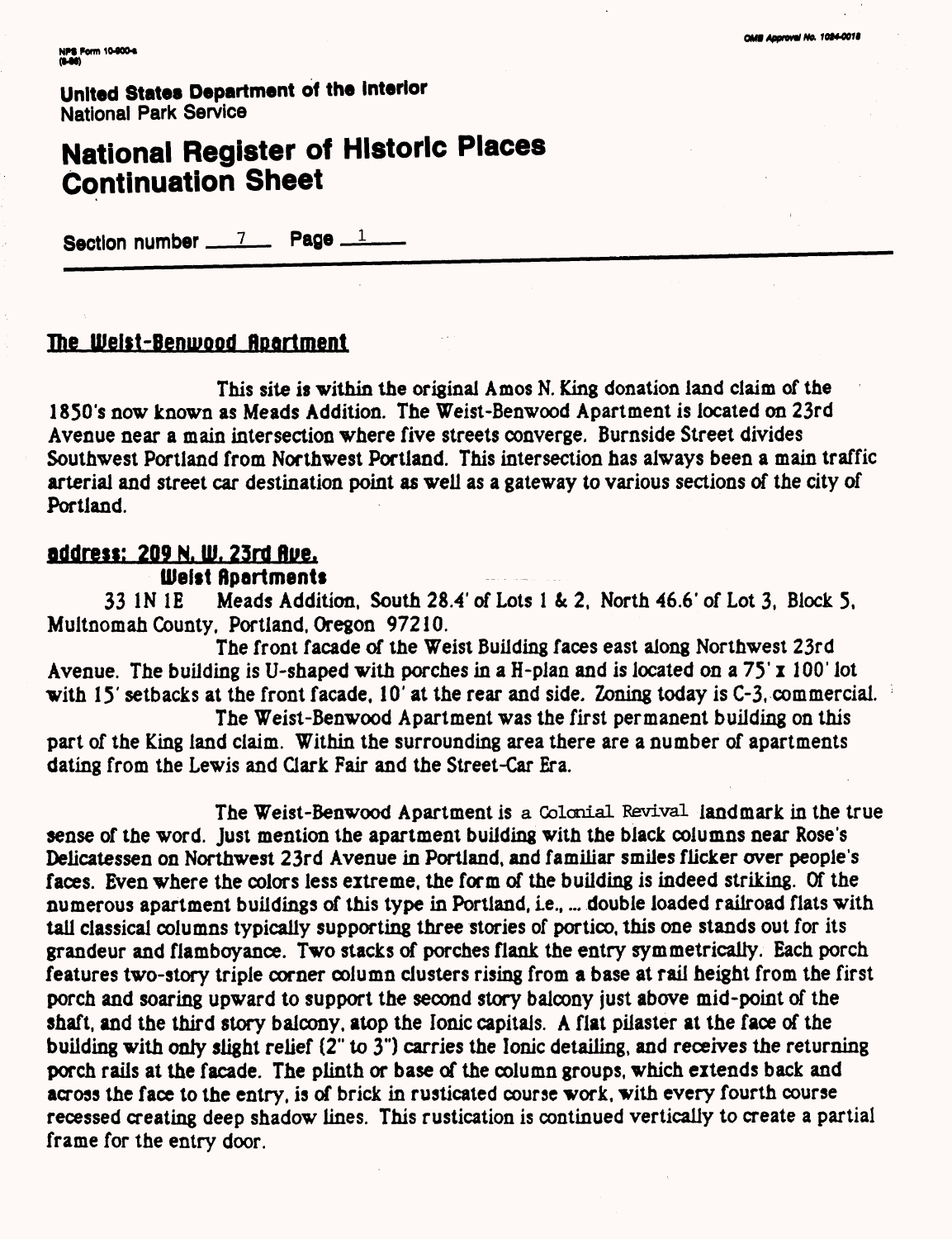## **National Register of Historic Places Continuation Sheet**

Section number  $\frac{7}{2}$  Page  $\frac{2}{2}$ 

The rusticated plinth forms the side rails of the first story porch, and a row of true pear-shaped balusters forms the front rail. These same balusters form the entire rail for the second pair of balconies.

The third story balcony floor structure provides the architrave, frieze and cornice, complete with dentil, over the two story Ionic columns, and above this sits yet another complete, covered balcony, featuring detailing more contemporary to the age of the building. The columns at this upper level are square, clustered once again in corner groups of three with heavy stick pre-bungaloidal articulated crossed headers with ends carved in large cyma recta form. This emphasizes the open framing which indeed is characteristic of the ceilings at ail levels, and exaggerated at this top level. Exposed purlins cross the external beams for a third layer of exposed structure, creating an enclosed trellis look. This third level of porch may have been added later in the building's life, and creates a whimsical note. The corner "plinths" are closed rails, with moldings creating a recessed panel look. The rails themselves are composed of flat panels with spaces punched out in the form of vertically attenuated arches with a strap motif linking the arches and raised curved triangles defining the solid spaces between. There is a somewhat rough hand-hewn quality to this topmost balcony, providing comic relief for the  $\frac{1}{3}$ mannered seriousness of the classical order below.

Returning to grade level once again, the street entry to the building presents a mannered entry right from the sidewalk, with raised brick faced planter bed rails flanking the flared stairway leading up four risers to the sidewalk. From there one stands facing the mock grandeur of the entry. Two flights of three risers each, with a landing for a dramatic pause between, are flanked by rusticated brick side rails with a diamond emblem in brick relief centered on each. Atop each rail is a light standard in the form of a tapered angular sectioned Doric column crowned with a globe light fixture. The aforementioned vertical rustication panels framing the pairs of bevel-glazed entry doors are topped with ornate garlanded scroll brackets, which in turn carry an arched pediment in strong relief. At center or eye of this arched pediment is an egg-shaped cartouche ensconced in scrolls above and below and surrounded with a symmetrical profusion of acanthus leaves and rosettes in dramatic relief.. Nine rectangular modillions line the underside of the arch.

Flanking this ornate entry are two porthole stained glass windows framed with brick in a flared cross motif. These glass panels, which show a symmetrical stylized tulip bud or plant motif in aqua blue glass with shades of clear to grey panels surrounding the large central bud over a stalk between two smaller stalks, light two closets on the first level landings.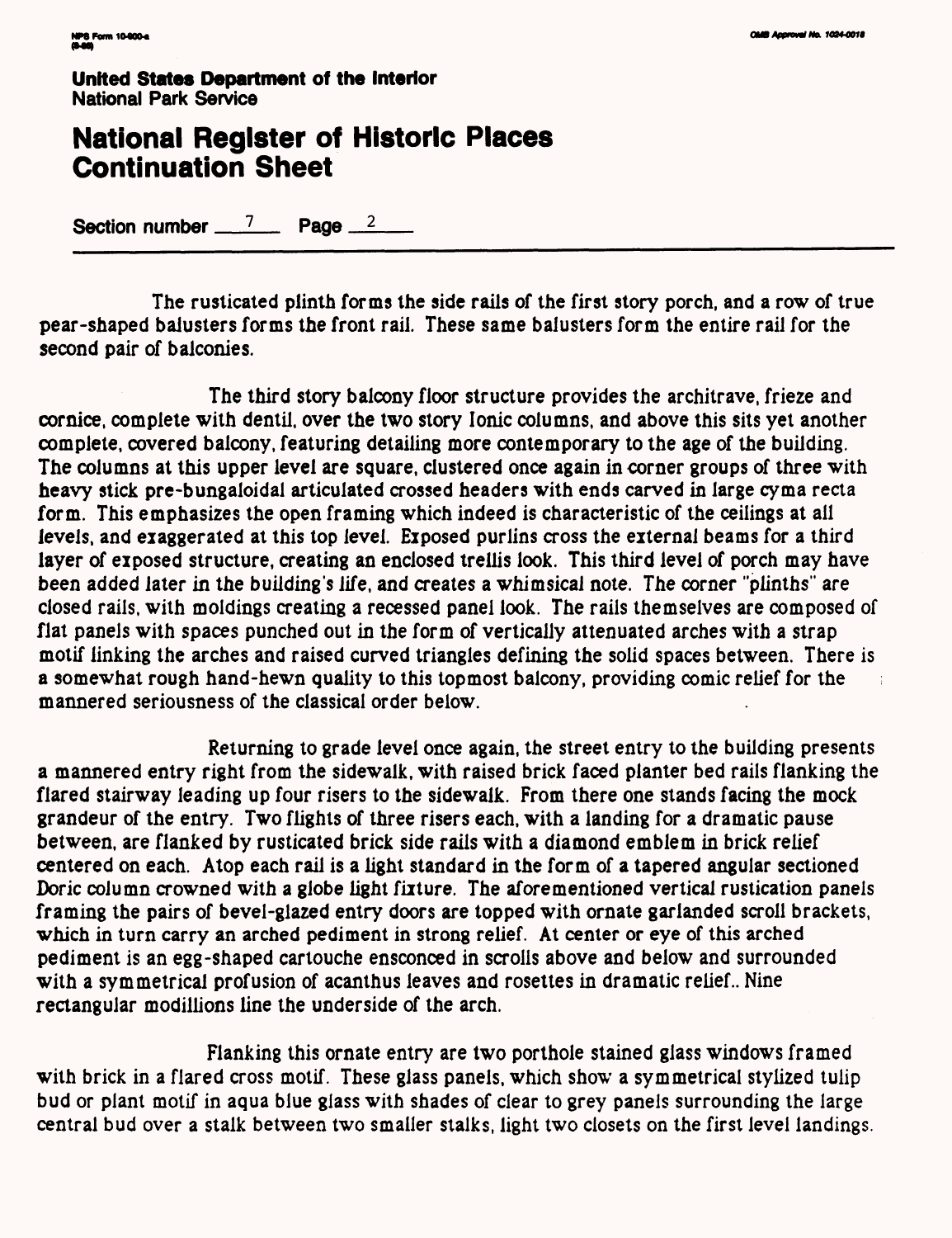## **National Register of Historic Places Continuation Sheet**

Section number  $\frac{7}{2}$  Page  $\frac{3}{2}$ 

The street facade of this building is a study in transitions, both in form and in materials: from rusticated brick to flat brick, to brick with rough stucco in-filL to rough stucco with brick in-fill; and from mannered classical through a mock second story order, to a more contemporary third story. Always symmetrical, features occur in matched pairs and centered over the flamboyant entry. Brick always forms the window surrounds, with keys tying it into adjacent stucco fields. The stucco field at second story level suggests columns over the first story rusticated piers. The "capitals" of these "columns" are sparsely ornamented brackets contemporary to the period which support or appear to support a third story central mini-balcony. Between the columns are a pair of rectangular stained glass windows which, once again, serve to the light hall closets for the apartments on that floor. Larger one over one double hung windows on either side of the columns complete the second story composition. The little balconet is accessed from the third floor hallway by paired glass doors with full height side lights.. The opening is framed with a bricked segmented arch, with an architrave, frieze and cornice running behind it over the doors. The brick arch penetrates the brick frieze above. A row of closely spaced modillions courses across the top of the facade, with the exposed rafter cornice over. From across the street a shed dormer for yet another story is perceived in the row of four windows over the cornice.

**interior Finish:** The entry is processional. Four steps lead from the public sidewalk to the entry walk; two sets of three steps with an intermediate landing lead up to the pairs of glazed entry doors. From the entry vestibule, where the name *WETST* is spelled out in black hex tiles on a white field, more steps lead up to the lobby, where an open staircase ascends to grant access to the upper apartments. The lobby is finished in marble and beveled plate glass mirrors, with a suspended shallow bowl light fixture with brass gargoyles, and gives access to first floor apartments at either side (north and south). Over the first landing and facing the entry door is a six panel stained glass group, consisting of upper and lower groups of one central square opening flanked by two narrow rectangular openings. The upper group features a central panel grouping of three blue-green stylized stemmed Tulip buds reminiscent of those in the circular port windows. The complex ovals are grouped at center top over three columns of alternating aurene' shaded white glass squares and textured blown bubble clear glass rectangles. The upper side panels contain one bunch of "stemmed oval Tulips" in a stylized motif. The lower group of windows consist of a pair of casements at center with a square and rectangular motif in white and textured clear glass, flanked by fixed simple pane units of textured clear glass. The open stair features a spindle rain with handsomely crafted newel posts.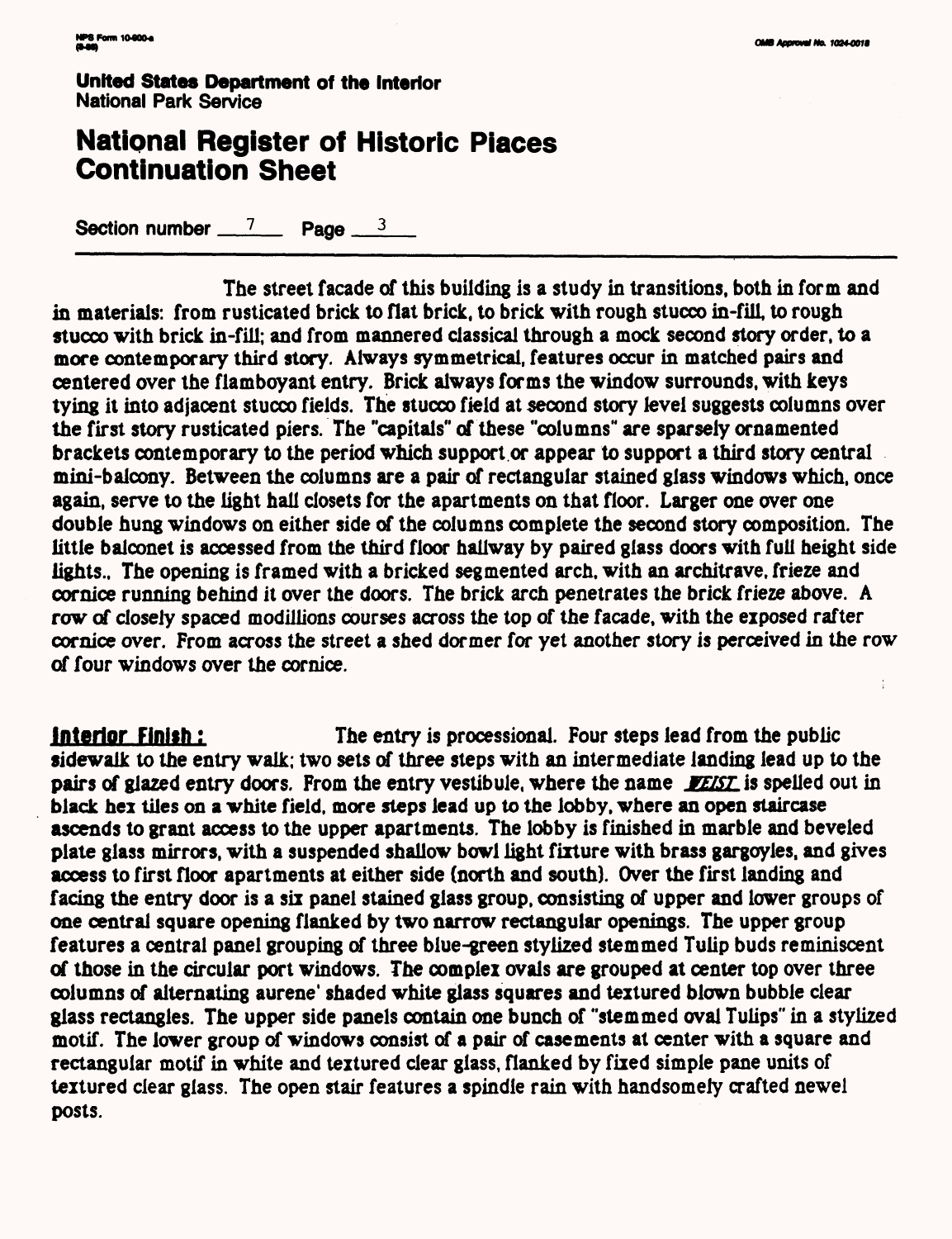## **National Register of Historic Places Continuation Sheet**

**Section number 7 Page 4** 

**Plan:** Each of the principal three dwelling floors originally consisted of two mirror image 3 bedroom apartments of 1700 square feet with a private 160 square foot covered balcony and a rear porch and exit.

The original apartments are entered through a vestibule into the large  $(17' x 18')$  living room. The porch is entered from double doors at the east end of the living room. From the living room one proceeds west to the dining room which faces south into the interior courtyard. Also to the west of the living room in the north side is a door to a bedroom. Ceilings in the front rooms are coved, and a column and pier on a 2'-0" base provides a transitional element between the living room and dining room areas. The dining room has wainscoting with panels defined by relief moldings. A wide bay with one foot of depth projects southward along the entire length of the dining room. From the dining room one proceeds back through the butlers pantry and the kitchen to the back porch. Beyond the back porch are two bedrooms at the southwest and northwest corners of the wings.

The bathroom, between bedrooms on the north side, features tile floor and wainscoting, and the original fixtures. A twenty foot hallway connects the sleeping areas to one dining room and living spaces. There is an original corner handsink at the west end of the hallway, back-to-back with the porch. Access to the fourth story penthouse apartment is by a stairway close to the entry of the 3rd floor north apartment. The penthouse, a 32' x 18' space with attached bathroom, has maple floors and is thought to have been originally a small ballroom. The penthouse commands views from its high windows of the Cascade peaks. The ceiling has closed box -beams in original dark stain. The attic space continues around a corner to unfinished space running the entire length of the wing below. Below the first floor are two apartments plus the boiler room and utility rooms, and a tunnel leading under the street to the east.

The apartment at the north east corner contains a massive brick fireplace, with brick wainscoting to the height of the mantel (approximately 5'-5"). The brick is laid in Flemish Bond with basket weave at the base and soldier course at the top. Heavy, dark stained encased beams form a ceiling grid, and wide fir moldings with brackts frame the glazed entry door and glass paneled sidelights, as well as the massive strap-hinged door to the rear quarters and kitchen. This space is believed to have been a bar or speak-easy in the early days of the building. The fireplace which is the key point of interest in the room is battened, with dark bricks forming quoined corners, Flemish Bond on the face and segmented arch with bricks radiused over the top two soldier courses end to end. A center mantel occurs at about 4'-0", and the ends proceed to form corner mantels above. The chimney, continues the battered line in a diagonal chevron motif at center with a soldier course and beam above. The space is now carpeted and rents as an apartment.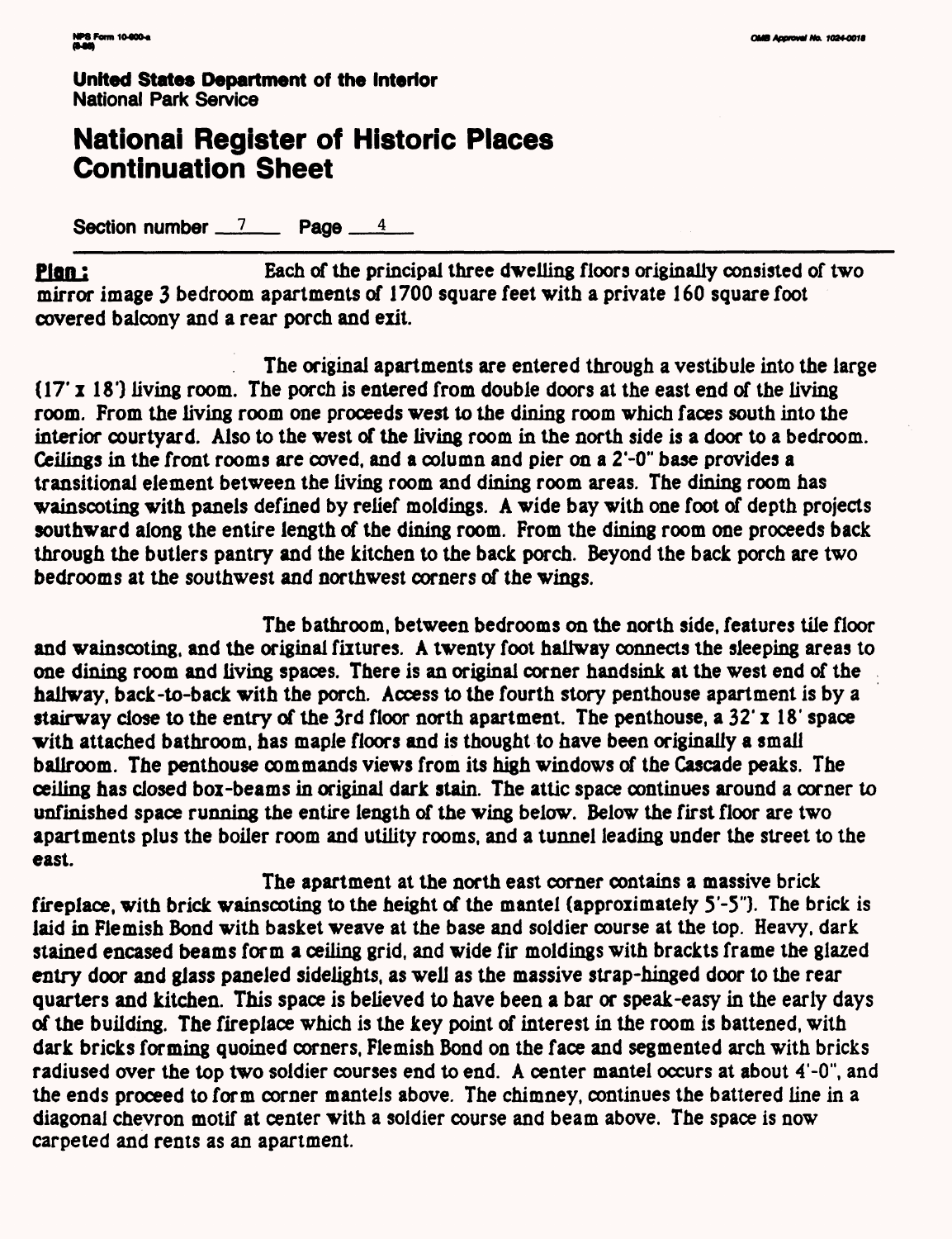## **National Register of Historic Places Continuation Sheet**

Section number  $\frac{7}{2}$  Page  $\frac{5}{2}$ 

The Neighborhood Setting: The Weist-Benwood is situated in the north west section of Portland in the adjacent 75' from the area of the intersection of Burnside, Westover, Vista and 23rd Avenue. Designed and built by William L. Morgan in 1904-5 for Lena Weist. The initial use was for those delegates attending the Lewis and Clark Exposition and Oriental Fair of 1905. The Weist Apartments area among the earliest truly "designed" apartments in the "box-car flat" floor plan in Portland. This deftly-designed and constructed residential apartment is illustrative of the marked growth and capital expansion of Portland in the early 20th Century - Lewis and Gark Fair Era. The Weist-Benwood is listed as a Rank-II on the Historic Resource Inventory of 1982.

The Lewis and Qark Exposition of 1905 is credited for over \$64 Million dollars worth of new housing and neighborhood commercial development between 1903 and 1912. In 1900 the population of Portland was 90,000; by 1910 the population had swelled to 250,000 almost a 300% increase. Demand for sufficient, close-in residential housing could not be satisfied by either the traditional owner-occupied home or the impermanent, non-family orientation of rooming or boarding houses. During the 1903-1917 period, the apartment house gained acceptance as a solution to Portland's exploding population. The apartment became a viable option for local investors such as the Weists and W. L. Morgan A main requirement in early apartment house construction in Portland was that the apartment dwellings be accessible to a central business district of the city, either within walking distance or along street car lines. As many as eight different Portland Railway and Street Car Company lines ran within a block of The Weist-Benwood Apartment. Within a 3 block radius there are many National Register buildings. These residential buildings include the Charles F. Adams House, The Bates-Seller House, The George F. Heusner House, and The Trevett-Nunn House. Some of the apartment buildings include Belle Court. The Campbell. The Day Building, The Dayton, The Envoy, The Ormonde, and The 705 Davis Apartments. Some of these apartments were owned and built by William L. Morgan, the builder of the Weist-Benwood.

The shape and configuration of Portland's new apartment houses conformed to the long, narrow lots created by the subdivision of Portland's 200 square foot blocks. These long apartment unit spaces were known as "Railroad Flats", which featured the alignment of one room behind the other in each apartment. Typically two apartments extended the entire length of the building.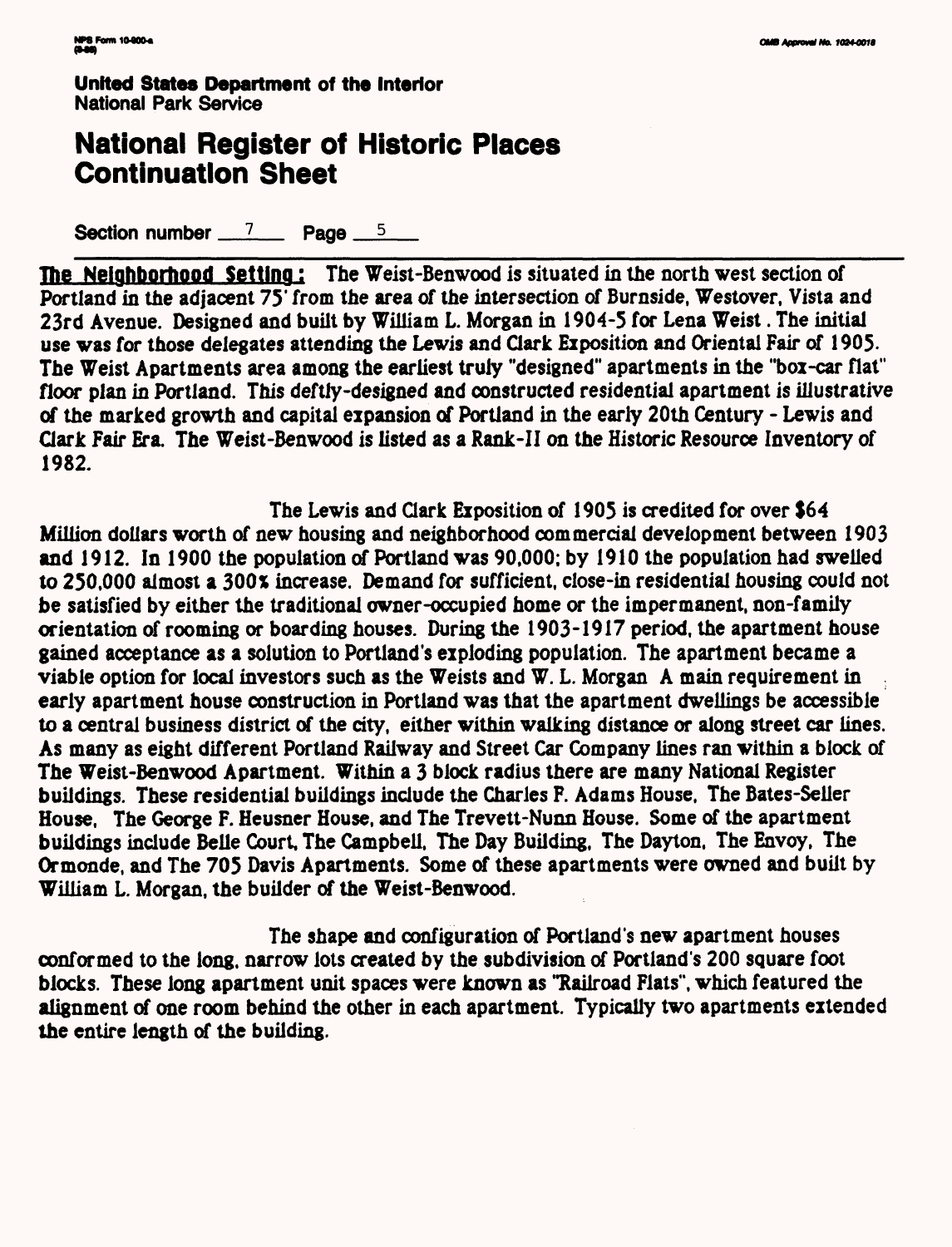## **National Register of Historic Places Continuation Sheet**

Section number  $\frac{7}{2}$  Page  $\frac{6}{2}$ 

The site for the Weist building was carved from an unusual block, such that the developer obtained the size of land he wanted, rather that building within a confined space. This large lot allowed construction of a central inner-court. Interestingly, there is also a rear (west) main portal that was used for many years as another tenant entrance. This entrance allowed direct access to the first floor and interior court area from the N. W. Westover and 23rd Place intersection on the west side of the wedge shaped block.

Portland's early apartment house design had no local stylistic precedents, while at the same time both commercial and residential building were experiencing expansion, adaption and growth in styles in the new 20th Century. Quickly apartment design motif followed popular residential stylization. The Weist-Benwood Apartment is but an example, in the most bold terms, of this local aesthetic preference for Revival stylization with grand ornamentation and stylized popular elegance. By way of the Portland's booming development and architecture statement, Portland announced to all that this city had "arrived" and was as modern, majestic and grand as any major American city. The internationally famous Olmsted Brothers landscape architects had announced this fact to the American public in 1903 when they first were hired by Portland to establish a public park system within the city. The Olmsted Brothers later confirmed this fact once again publicly during and after their work on the Lewis and Clark Exposition of 1905.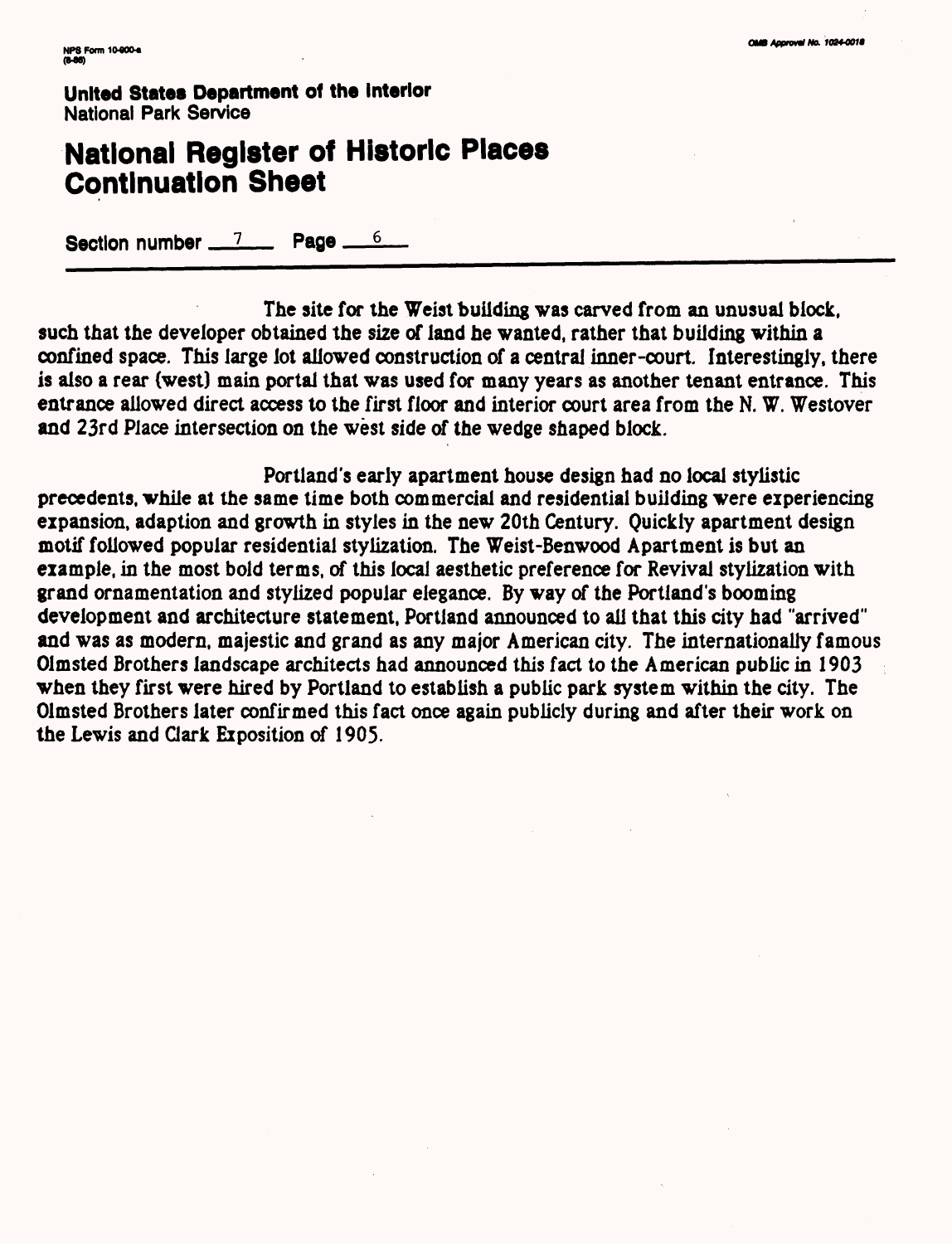| 8. Statement of Significance                                                                                        |                                            |                                  |
|---------------------------------------------------------------------------------------------------------------------|--------------------------------------------|----------------------------------|
| Certifying official has considered the significance of this property in relation to other properties:<br>nationally | $x$ locally<br>statewide                   |                                  |
| Applicable National Register Criteria   A<br>$\vert$ $\vert$ B<br>$\lfloor x \rfloor$ C                             | $\vert$ $\vert$ D                          |                                  |
| Criteria Considerations (Exceptions) A<br>B<br>lC.                                                                  | ∣ IG<br>IE.<br>١D<br>IF                    |                                  |
| Areas of Significance (enter categories from instructions)<br>Architecture                                          | <b>Period of Significance</b><br>1904-1905 | <b>Significant Dates</b><br>1905 |
|                                                                                                                     | <b>Cultural Affiliation</b><br>N/A         |                                  |
| <b>Significant Person</b><br>N/A                                                                                    | Architect/Builder<br>William Morgan        |                                  |

State significance of property, and justify criteria, criteria considerations, and areas and periods of significance noted above.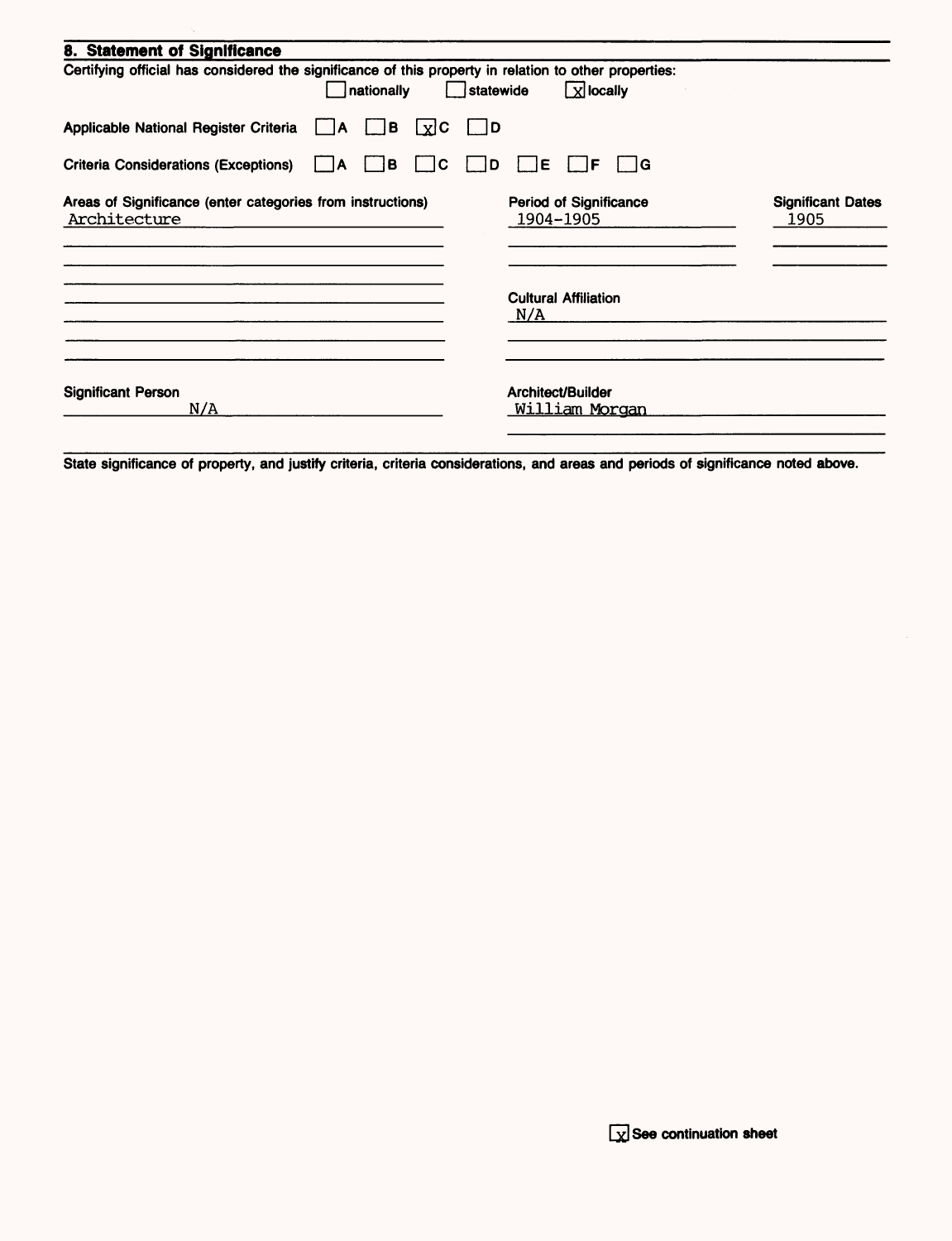|                                                                                                                                                                                                                                                                                                                                                                                                                                                      | $X$ See continuation sheet                                                                                                                                                                            |  |  |
|------------------------------------------------------------------------------------------------------------------------------------------------------------------------------------------------------------------------------------------------------------------------------------------------------------------------------------------------------------------------------------------------------------------------------------------------------|-------------------------------------------------------------------------------------------------------------------------------------------------------------------------------------------------------|--|--|
| Previous documentation on file (NPS):<br>preliminary determination of individual listing (36 CFR 67)<br>has been requested<br>previously listed in the National Register<br>previously determined eligible by the National Register<br>designated a National Historic Landmark<br>recorded by Historic American Buildings<br>Survey #<br>recorded by Historic American Engineering<br>Record #<br><u> 1980 - John Stein, Amerikaansk politiker (</u> | Primary location of additional data:<br>State historic preservation office<br>Other State agency<br><b>Federal agency</b><br>Dividing Jovernment<br><b>University</b><br>Other<br>Specify repository: |  |  |
| 10. Geographical Data                                                                                                                                                                                                                                                                                                                                                                                                                                |                                                                                                                                                                                                       |  |  |
| Acreage of property 6, 17 acres                                                                                                                                                                                                                                                                                                                                                                                                                      | 1:24000<br>Portland, Oregon-Washington                                                                                                                                                                |  |  |
| <b>UTM References</b><br>[5,0]4,1]0,5,0]<br>$[5]$ 2, 3 6, 2, 0<br>A 11 10 1<br>Northing<br>Zone<br>Easting<br>$\mathsf{C}$                                                                                                                                                                                                                                                                                                                           | в<br><b>Northing</b><br>Easting<br>Zone<br>D<br>See continuation sheet                                                                                                                                |  |  |
| <b>Verbal Boundary Description</b>                                                                                                                                                                                                                                                                                                                                                                                                                   |                                                                                                                                                                                                       |  |  |
| The nominated aera is legally described as south 28.4' of Lots 1 and 2 and north<br>46.6' of Lot 3, Block 5, Mead's Addition to Portland, Multnomah County, Oregon.<br>Multnomah County Assessor's Map Ref. No. 2927.                                                                                                                                                                                                                                |                                                                                                                                                                                                       |  |  |
|                                                                                                                                                                                                                                                                                                                                                                                                                                                      | See continuation sheet                                                                                                                                                                                |  |  |
| <b>Boundary Justification</b>                                                                                                                                                                                                                                                                                                                                                                                                                        |                                                                                                                                                                                                       |  |  |
| The nominated area, measuring 75 x 100-feet, is the entire urban tax lot developed<br>for the Weist Apartments by William Morgan in 1905.                                                                                                                                                                                                                                                                                                            |                                                                                                                                                                                                       |  |  |
|                                                                                                                                                                                                                                                                                                                                                                                                                                                      | See continuation sheet                                                                                                                                                                                |  |  |

 $\label{eq:2.1} \mathcal{L}_{\mathbf{A}} = \mathcal{L}_{\mathbf{A}} \left( \mathcal{L}_{\mathbf{A}} \right) \left( \mathcal{L}_{\mathbf{A}} \right) \left( \mathcal{L}_{\mathbf{A}} \right)$ 

| 11. Form Prepared By |                                      |       |                          |                      |
|----------------------|--------------------------------------|-------|--------------------------|----------------------|
| name/title           | Scot W. McLean and Elizabeth S. Atly |       |                          |                      |
| organization         | Heritage of King's Hill Company      | date  | August 10, 1989          |                      |
| street & number      | 2030 SW Main Street                  |       | telephone (503) 227-4790 |                      |
| city or town         | Portland                             | state | Oregon                   | zip code _97205-1531 |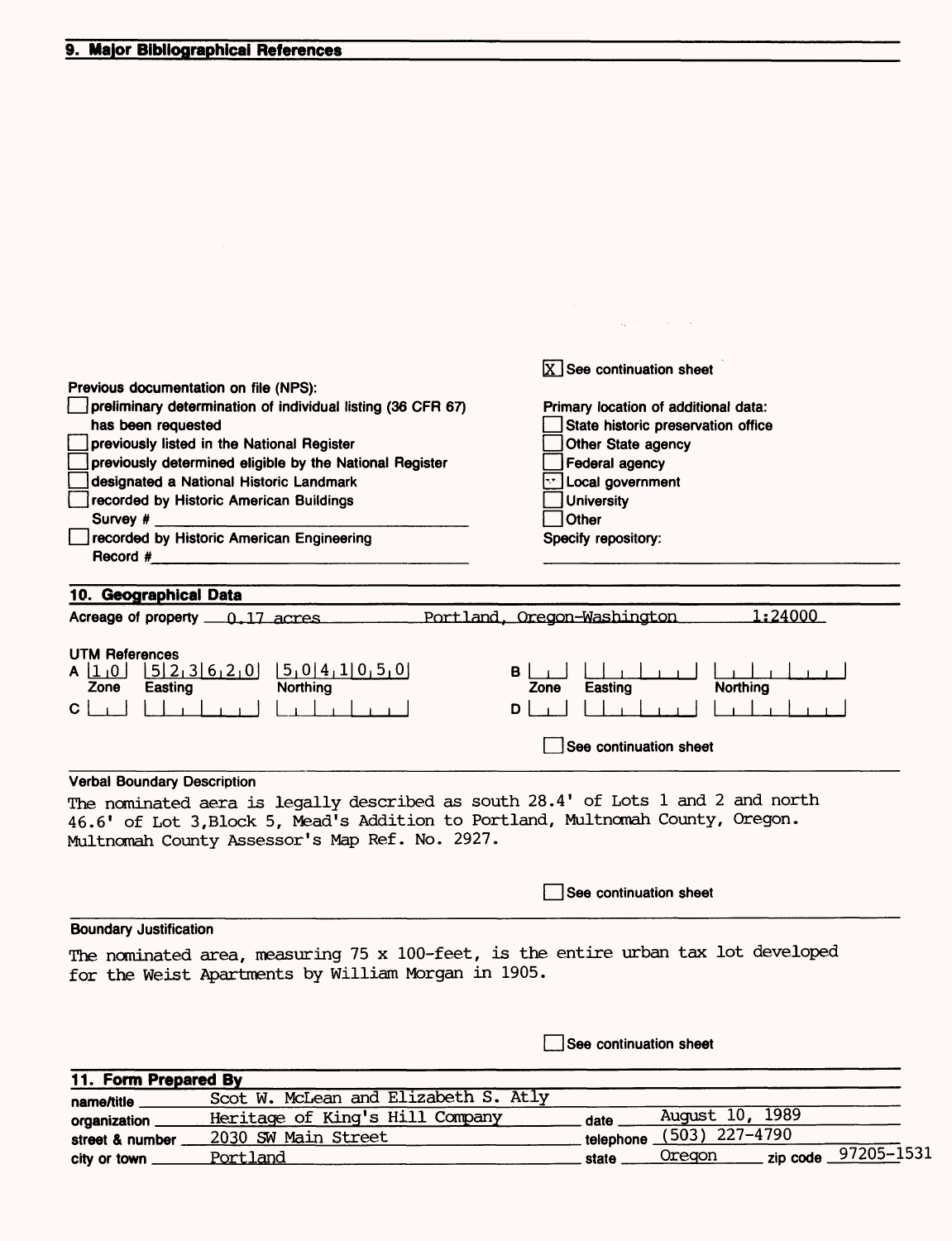## **National Register of Historic Places Continuation Sheet**

Section number  $8 \times 8$  Page  $\mathbf{1}$ 

#### **SUMMARY**

William Morgan, a prominent figure in the annals of Portland, Oregon real estate development, was popularly known as "Apartment House King" when he was principal of the firm Morgan, Fliedner and Payee. Morgan's first apartment house project was carried out in 1903. By 1912 he had built more than 35 apartment houses and six buildings. The project completed for investor Lena Weist in 1905 was among the numerous apartment developments spurred by the growth of the city in the early years of the 20th Century. Typically, Morgan's apartment buildings, several of which have been entered in the National Register, were strongly Colonial Revival in spirit, and while it has never been known who was the firm's designer, it is thought that Morgan himself had a leading hand in designing this eclectic three-story, brick-faced apartment building. It displays the hipped roof, wide central dormer, symmetrical facade organization and multi-storied, double-bay front porches with colossal Ionic columns, vasiform balustrades and fully-detailed entablatures that are the hallmarks of Morgan's apartment houses. The Weist Apartments are further distinguished by a rusticated ground course, an elaborate segmental-arched pediment on consoles crowning the central entrance, and pergola detailing of the third story porches.

The Weist Apartment Building was highly ranked in the City of Portland Historic Resource Inventory. It meets National Register Criterion C as one of the bestdesigned of Morgan's middle-scale apartment buildings in the Nob Hill neighborhood of northwest Portland. Its interior layout shows the builder's experimentation with formulas for subdividing space efficiently while at the same time responding to rudimentary building ordinances and progressive notions concerning sunlight, air and healthful urban living. The interior is organized as a bilateral duplex on each of three floors and has an array of interesting finish details in the Arts and Crafts tradition.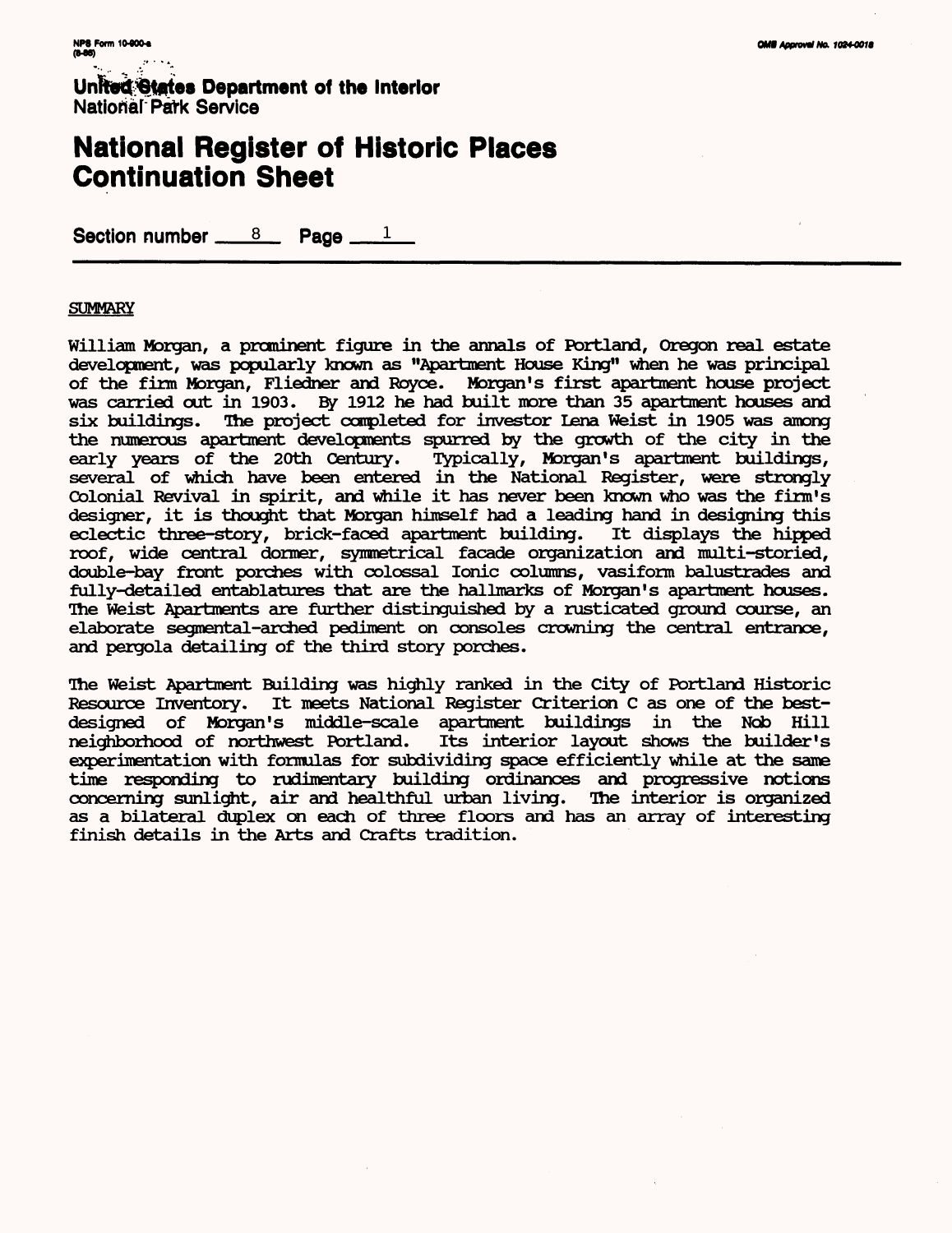# National Register of Historic Places **Continuation Sheet**

Section number 6 18 Page 2

## **Significance;**

John and Francis Weist were brothers who owned a large tract of virgin timberiands within Tillamook County around the Nehalem River. This logging operation functioned from the 1890's to 1927 near the; now extinct town of Reliance. Oregon. A full sized railroad, log flume and saw mill were in operation for this cutting. The extended Weist family owned and operated the Weist Logging operation. Weist family members included several sons and uncles in addition to John and Francis Weist.

The Weist Logging Company supplied timbers and beams over a three year period for the foundation work for Portland's Lewis and Clark Exposition of 1905. In 1903-4 John H. Weist had an injury which took him several months to recuperate at St. Vincent's Hospital on N. W. Westover Street in Portland. After about a period John Weist relocated his family and moved to Portland. Lena and John purchased the apartment lot in 1904 and had the apartment house built. Lena and John Weist lived in the apartment house with several of their grown children occupying various apartments from 1905 to 1923.

Frederick R. Strong sold the lot in 1904 to the Weist s for \$2,175.00, Henry L. Pittock's Portland Trust and Savings Bank loaned them \$15,000.00 to build the apartment, Morris Marks loaned \$5,000.00 for "fine interior appointments and furnishings", and William L. Morgan and Company built it. During the Lewis and Clark Exposition from June 1st to October 15th 1905, John H. Weist attended the fair as a salesman representative for Case and Mitchel, Lewis and Stavier Companies. His offices were located at the New Market Theater building. From 1908 and for many years later John Weist continued as a salesman for logging equipment, and his wife Lena Weist managed the Weist Apartments.

During the 1905 Lewis and dark Fair, the Weist Apartments provided sumptuous accommodations for visitors including the National American Medical Association convention of that year. Others visitors included a convention of American and foreign Brewmasters, as the large Gambrinus Brewery was just a 100 feet away, across Westover at 23rd Place(then Gambrinus Avenue).

William L. Morgan: The Colonial Revival apartment house built for Mrs. Lena Weist as an investment and residence in 1905 is significant under criterion C within Portland as one of the best examples of apartment house construction, detail and design constructed by William L. Morgan. He was the principal of the firm of Morgan, Fliedner & Boyce Architects and Builders, 813 Morgan Building. Morgan was a leading real estate developer of Portland during the period preceding the First World War.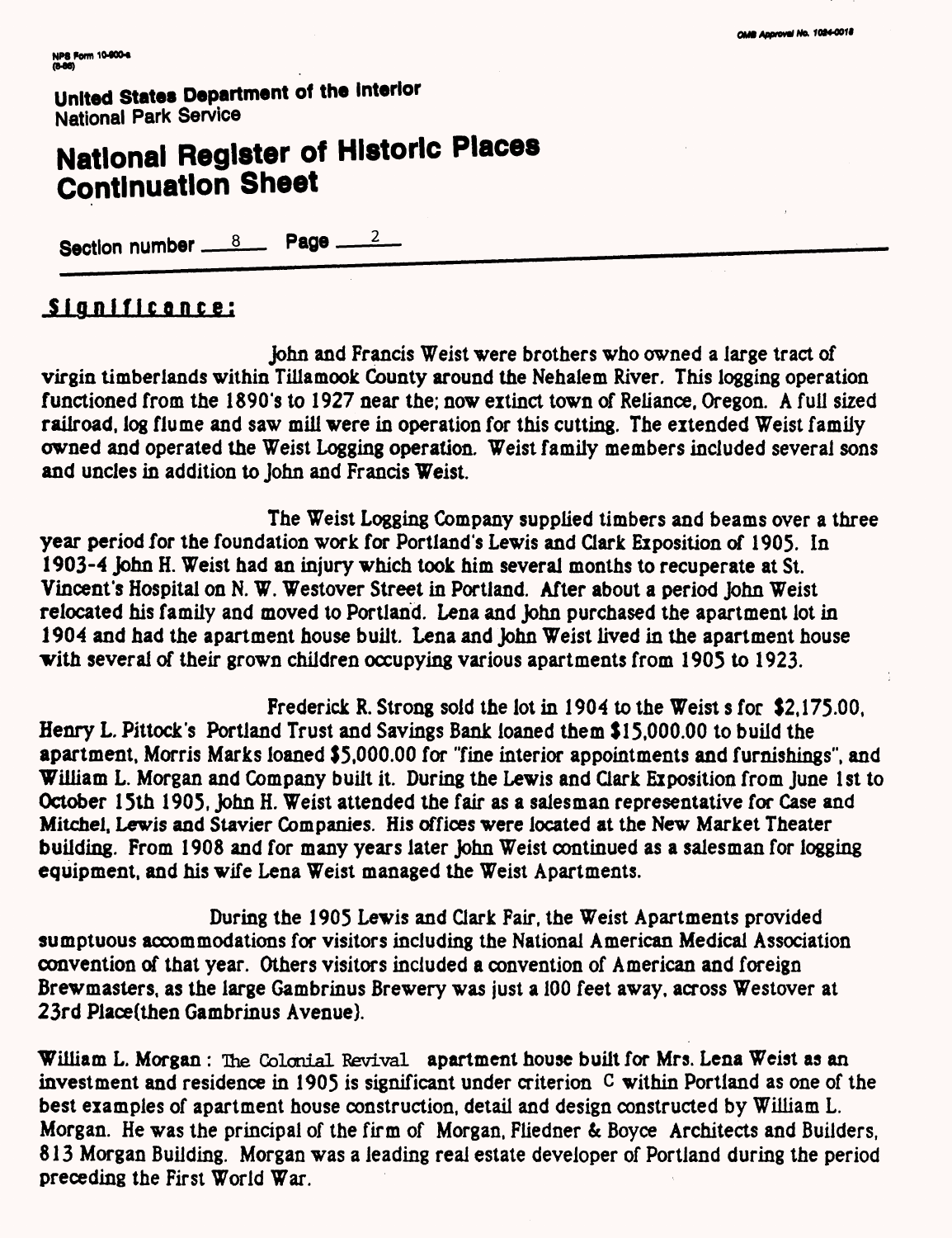# **National Register of Historic Places Continuation Sheet**

Section number  $8 \times 10^{-3}$  Page  $3 \times 10^{-3}$ 

William L. Morgan was a native of Tennessee. He entered into the insurance field in Memphis and moved into positions of responsibility with the Metropolitan Life Insurance Company in Nashville, Tennessee and Brooklyn, New York. In 1896, he accepted a position with the Pacific Mutual Life Insurance Company and moved to Portland, Oregon. In 1903-4 he went into business independently and for a short time was joined in his general insurance, real estate, development and construction enterprises by W. F. Fliedner. Morgan also made time during this transition period during his early days in Portland to study Law. He graduated from the University of Oregon Law School in Portland and was admitted to the bar in 1904. By 1907, Morgan employed law school classmate Joseph A. Boyce to take charge of the fire insurance department of his business. Subsequently, Fliedner returned to the company, and the three now formed an informal partnership. This partnership tested the construction and development business, and in 1910 the advertised firm of Morgan, Fliedner and Boyce was formed. Between 1904 and 1910 this loosely affiliated group, headed by Morgan, built many buildings and apartments. Shortly thereafter 1910, the Morgan-Bushong Investment Company; The Morgan-Atchley Furniture Company; Morgan, The Sweet and Chapman Real Estate Company as well as the 1913 Morgan Building were formed and constructed. He was also the President of the Portland Commercial Club for most of the years that he was active as a developer in Portland.

Morgan's built and operated many of the finest apartment houses in Portland. At the time only the newly emerging urban middle class or the wealthy rented these residential dwellings. By 1913 Morgan's group had been responsible for the construction some 38 apartment house buildings. Some of these buildings include; The Fordham, The Hanover, The St. Francis, The Hawthorne, The Claypooi, The Knickerbocker, The Columbia, The St. Clair, The Cecelia, The Wellington and The Grandesta Apartments. As an apartment house developer, William L. Morgan played a significant role in the urbanization of inner Northwest and Southwest Portland. From the Gilded-Age period (1875-1895), large single residential estates were standard. In 1907, Morgan claimed there only could be about "20 apartment house structures in Portland" that could be properly classified as truly apartment-houses.

For many years Portland was a city where owning your own house with a lot of roses was promoted as the ideal. The city's traditional pride in being a city of homes was reflected in the 1910 Census. The Census showed that in 1906, 46 percent of houses in Portland were owned by those occupying them.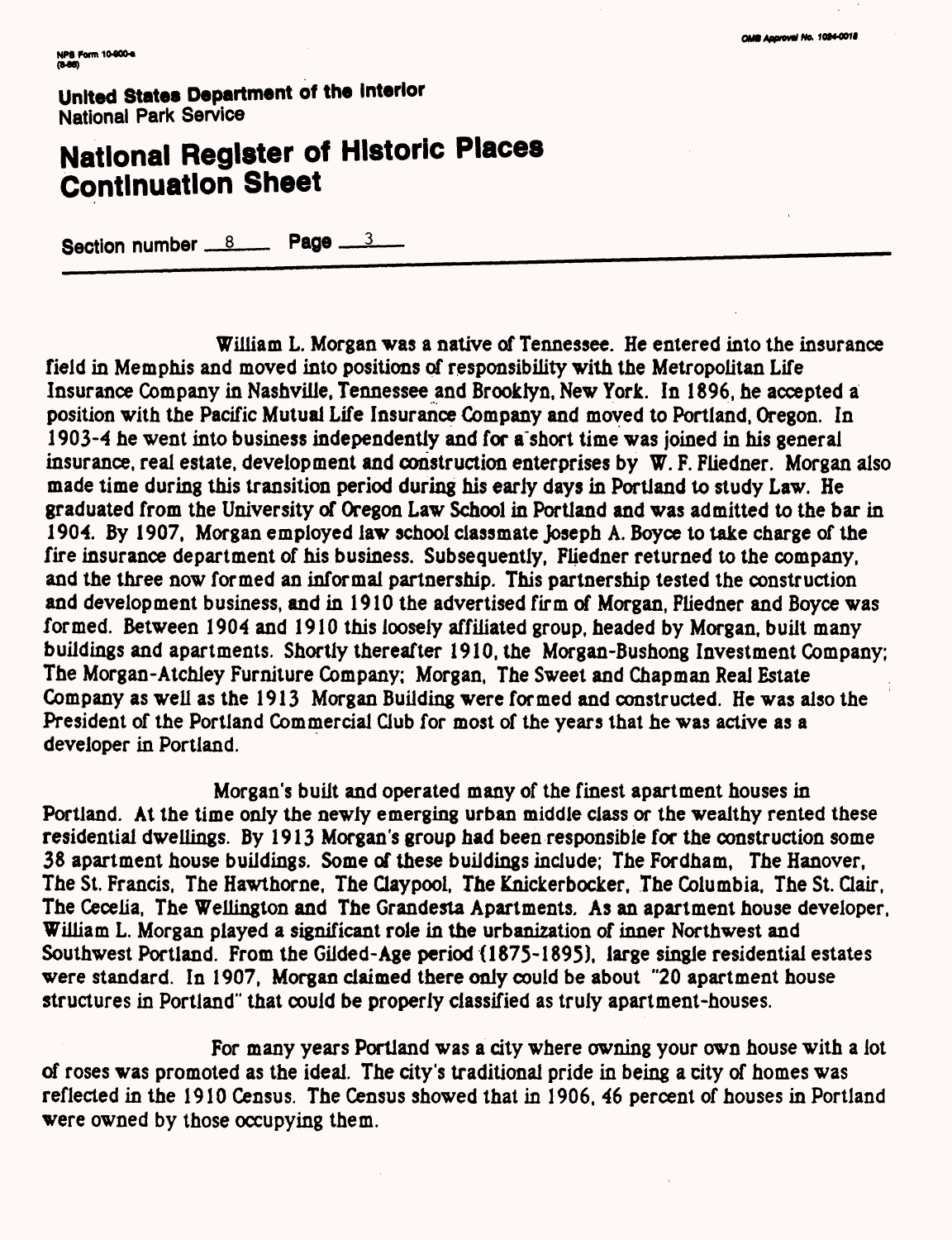## **National Register of Historic Places Continuation Sheet**

**Section number**  $\frac{8}{2}$  **Page**  $\frac{4}{4}$ 

The first apartment house credited to Morgan was the Jeffersonian at 16th and lefferson Streets, built in 1903 and regarded then as the first real apartment house in Portland. A 12 unit building, the Jeffersonian was considered a model structure of its kind. For well over a decade, no one equaled William L. Morgan's record of development activity in the growing market for apartment housing. Morgan's architectural firm

had a staff architect(s); there are no records of who worked for Morgan.

Morgan was also responsible for a half dozen important commercial buildings, and he was one of the first developers to recognize the potential of Grand Avenue. Grand Ave. is a major thorough-fare paralleling the Willamette River on Portland's east-side. Morgan and his wife made their home in the fashionable new east-side residential neighborhood of Irvington.

The Morgan Building, an eight story skyscraper completed in 1913, occupies a half block on upper S. W. Washington Street in the downtown commercial center of Portland. In 1913 upon the Morgan Building's opening, the Oregon Journal in a 20-page supplement, called is "this modern building and Morgan's contribution to Portland expansion and development." The newspaper went on to call William Morgan's various enterprises "Saga-Gty in Investments". He was also well known as the "Apartment House King". All of the projects he was connected with have excellent design, commodious apartments, and the highest quality craftsmanship. Morgan's apartment houses are recognizable, as many of them are three and four stories tall with the fine distinguishing feature of the multi-story balconies on columns.

The Weist-Benwood Apartment House possesses integrity of unique location, setting, materials, design, workmanship and aesthetic feeling that are associated with developments of William L. Morgan.

Throughout the past eighty-five years the Weist-Benwood Apartments have consistently proven to be viable as a residential apartment despite local neighborhood "gentrification" and encroachment from the more recent surrounding commercial district.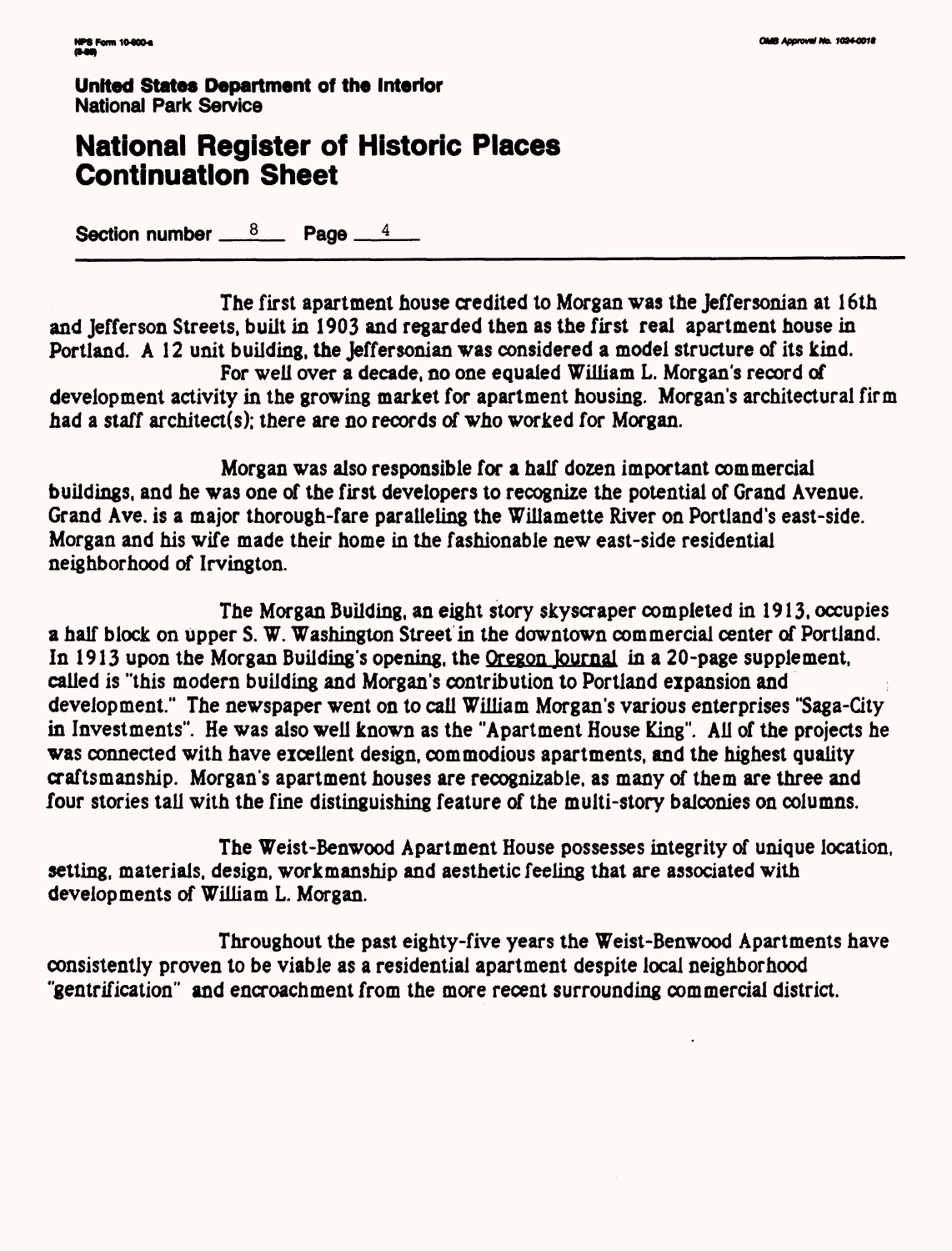# **National Register of Historic Places Continuation Sheet**

Section number 8 Page  $5$ 

<u>- Upper Southwest Portland, William L. Morgan Apartment Buildings:</u>

| <b>Apartment Name</b>                          | old address   | modern address                                             | standing            | Material            |
|------------------------------------------------|---------------|------------------------------------------------------------|---------------------|---------------------|
| 1. The Fordham                                 | 170 Vista     | 742 S.W. Vista Drive                                       | <b>Y:1911</b>       | <b>Brick</b>        |
| 2. The Hanover                                 | 167 King      | 715 S.W. King Ruenue                                       | Y:1910              | <b>Brick</b>        |
| 3. The St. Clair                               | 170 St. Clair | 782 S.W. St Clair Avenue                                   | N:1911              | <b>Brick</b>        |
| 4. The Claypoole &<br><b>Annex</b>             | 325 11th      | 1110 S.W. Clay Street                                      | Y:1911              | <b>Brick</b>        |
| 5. The Knickerbocker                           | 410 Clay      | 1024 S.W. Harrison Street                                  | N:1912 Brick        |                     |
| 6. The Columbia                                | 424 Columbia  | 1112 S.W. Columbia Street                                  |                     | Y:1910 Stucco/Brick |
|                                                |               | Northwest Portland William L. Morgan Apartment Buildings : |                     |                     |
| 7. The Cecilia                                 | 714 Glisan    | 2186 N.W. Glisan Street                                    | <b>Y:1909 Brick</b> |                     |
| <b>8. The Wellington &amp;</b><br><b>Annex</b> | 521 Everett   | 1505 N.W. Everett Street                                   |                     | N:1909 Brick/Stucco |
| 9. The Dayton                                  | 660 Flanders  | 2056 N.W. Flanders Street                                  | Y:1908 Wood         |                     |
| 10. The St. Francis                            | 132 21st N.   | 526 N.W. 21st Ruenue                                       |                     | Y:1909 White Brick  |
| 11.*Weist-Benwood                              | 29 23rd N.    | 213 N.W. 23rd Avenue                                       |                     | Y:1904 Brick/Stucco |

These apartment buildings along with many others were constructed between the years of 1904 to 1912. Suruiuing enamples and euidence auailable on demolished apartments of William Morgan's apartment building, deuelopment and design firm, indicate that the Weist Rpartment building was the first "modern" apartment built in Northwest Portland and the most opulent in detail and construction within the city for nearly ten years. Only the Dayton Apartment on N.W. Flanders Street has columns similar to the style of the Benwood. The LUeist-Benwood apartment is constructed of brick with stucco details, this is the first brick apartment building built by Morgan. The next brick apartment building by Morgan was built fiue years later.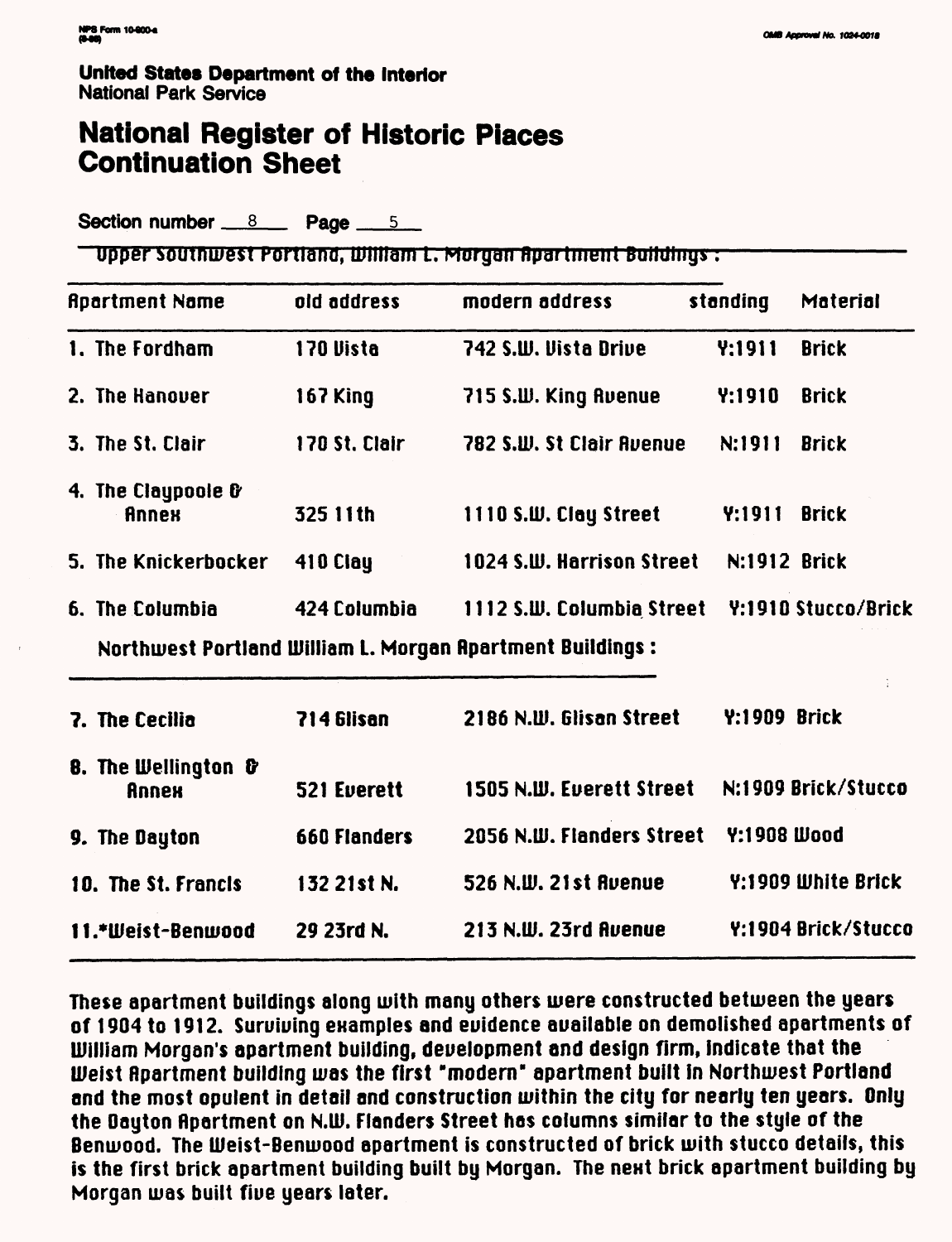## **National Register of Historic Places Continuation Sheet**

Section number  $9 - 12$  Page  $-$ 

### Bibliography :

Clark, Rosalind. Architecture: Oregon Style. Portland: Professional Book Center, Inc., 1983. Corning, Howard McKinley. Dictionary of Oregon History. Portland: Binsford and Mort, 1956. Lockley, Fred. History of the Columbia River Valley from The Dalles to the Sea. 3 vois. Chicago: S.J.Clarke, 1928. McAilister, Virgina and Lee. A Field Guide to American Houses. New York: Alfred A. Knoph, 1984. MacColi, E. Kimbark. The Shaping of a City: Business and Politics in Portland. Oregon 1885-1915. Portland: The Georgian Press, 1976. MacColl, E. Kimbark. The Growth of a City: Power and Politics in Portland. Oregon 1915-1950. Portland: The Georgian Press, 1979. MacColl, E. Kimbark. Merchants. Money, and Power: The Portland Establishment 1843-1913. Portland: The Georgian Press, 1988.

Interviews:

Weist, John D., 6 July 1989. Pallet, Walter, Interview, 4 April 1986.

Periodicals:

Oregon Journal:. 3 Sept. 1907,6 January 1913,12 Febuary 1922. Portland Oregonian.: 4 Sept. 1907,14 Sept. 1913, 4 Febuary 1922.

Miscellaneous:

City of Portland; Historic Resources Inventory. Portland, 1984. Ticor Title Company: Original Muitnomah County Deed and Plat Books. Polk, R. L.. Portland City Directories.: 1904-1927.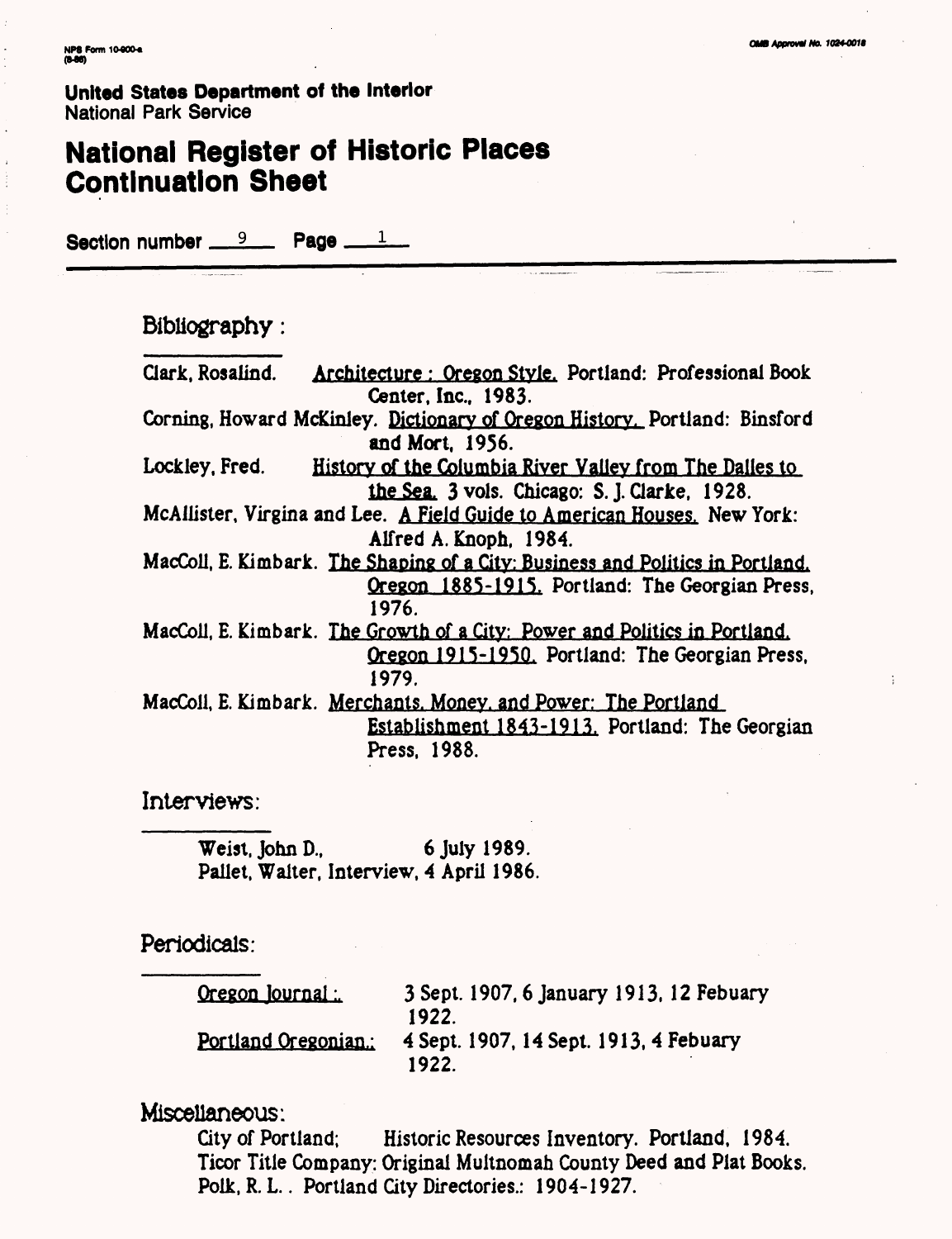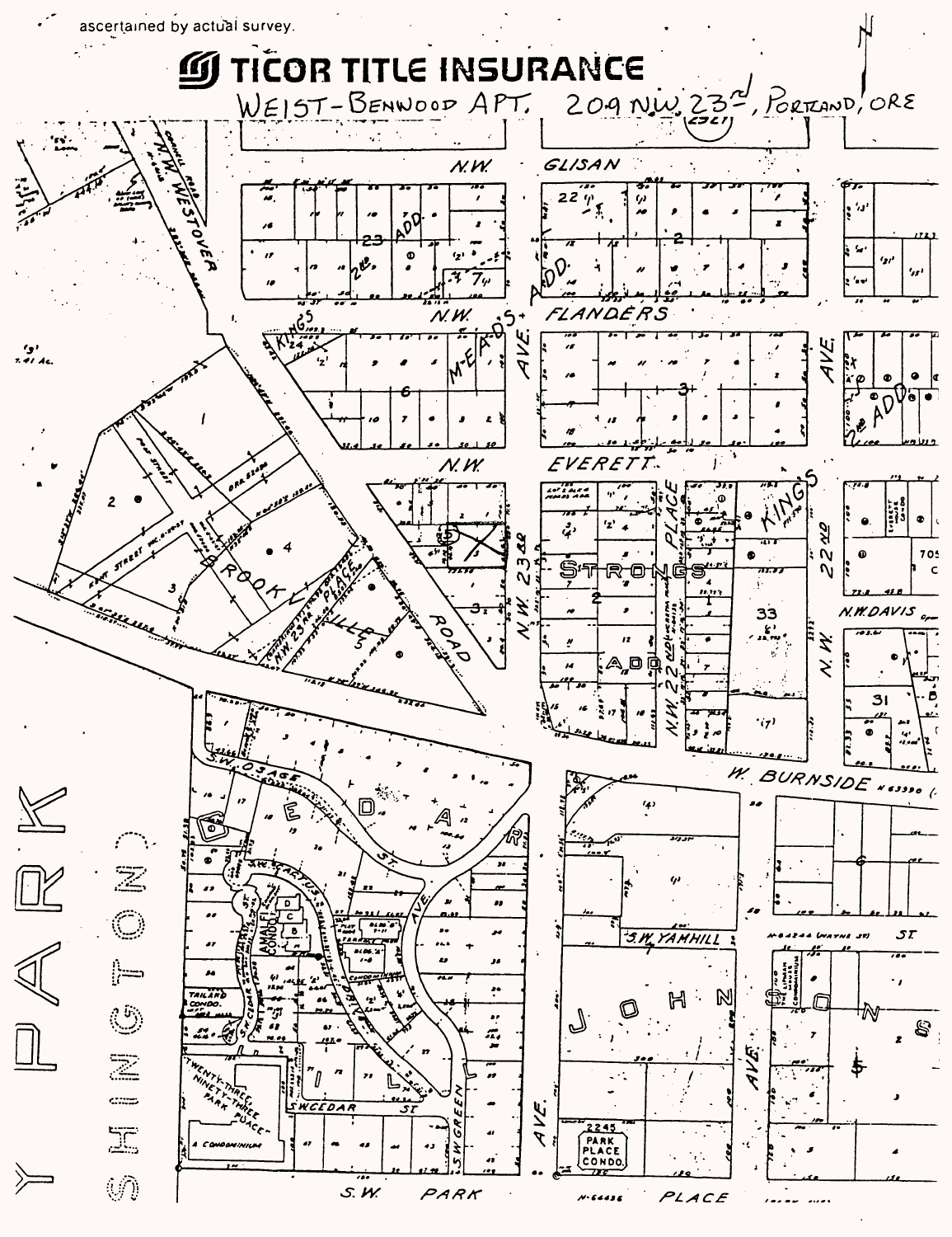

 $\frac{1}{2} \frac{1}{2}$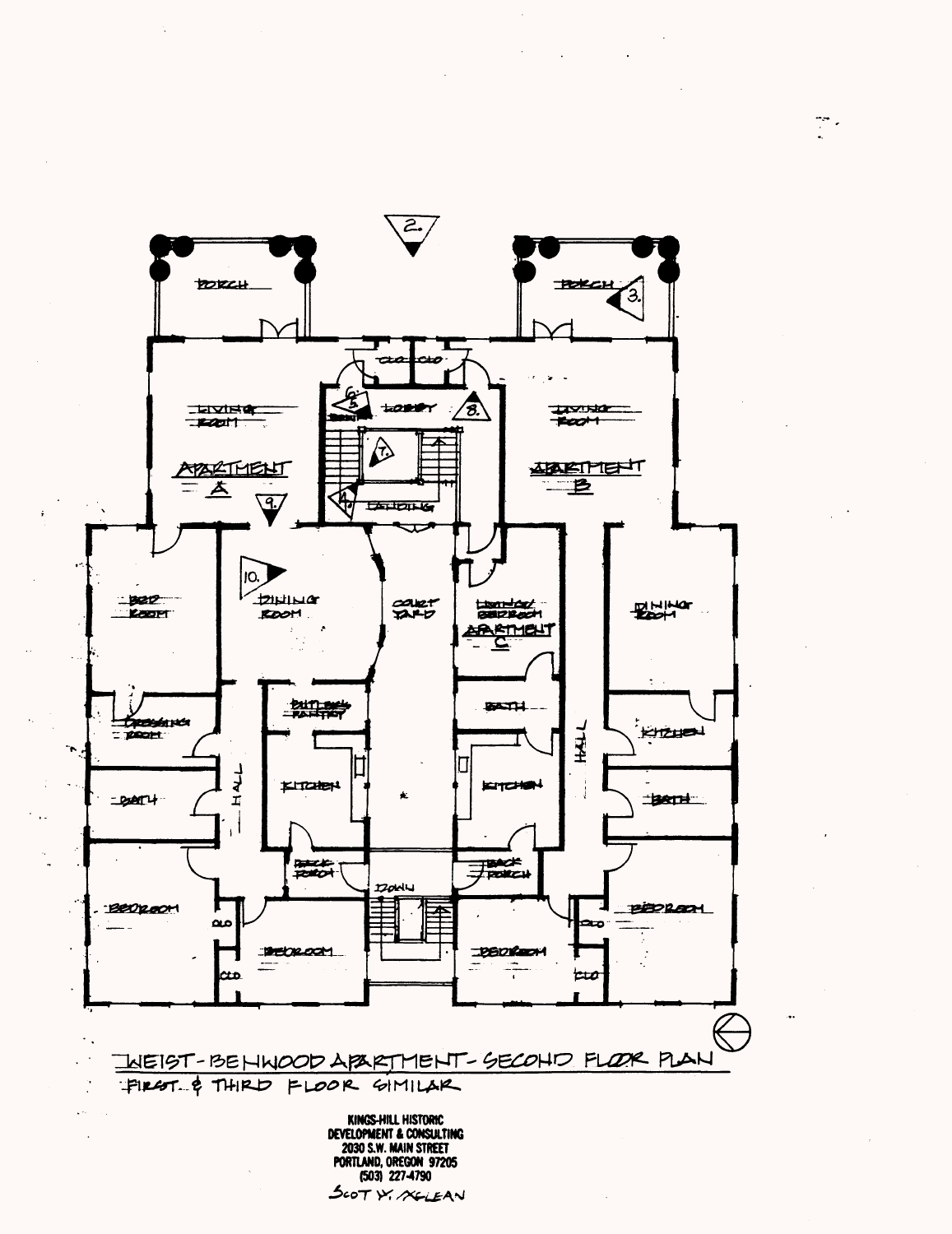

**KINGS-HILL HISTORIC<br>DEVELOPMENT & CONSULTING<br>2030 S.W. MAIN STREET<br>PORTLAND, OREGON 97205<br>(503) 227-4790**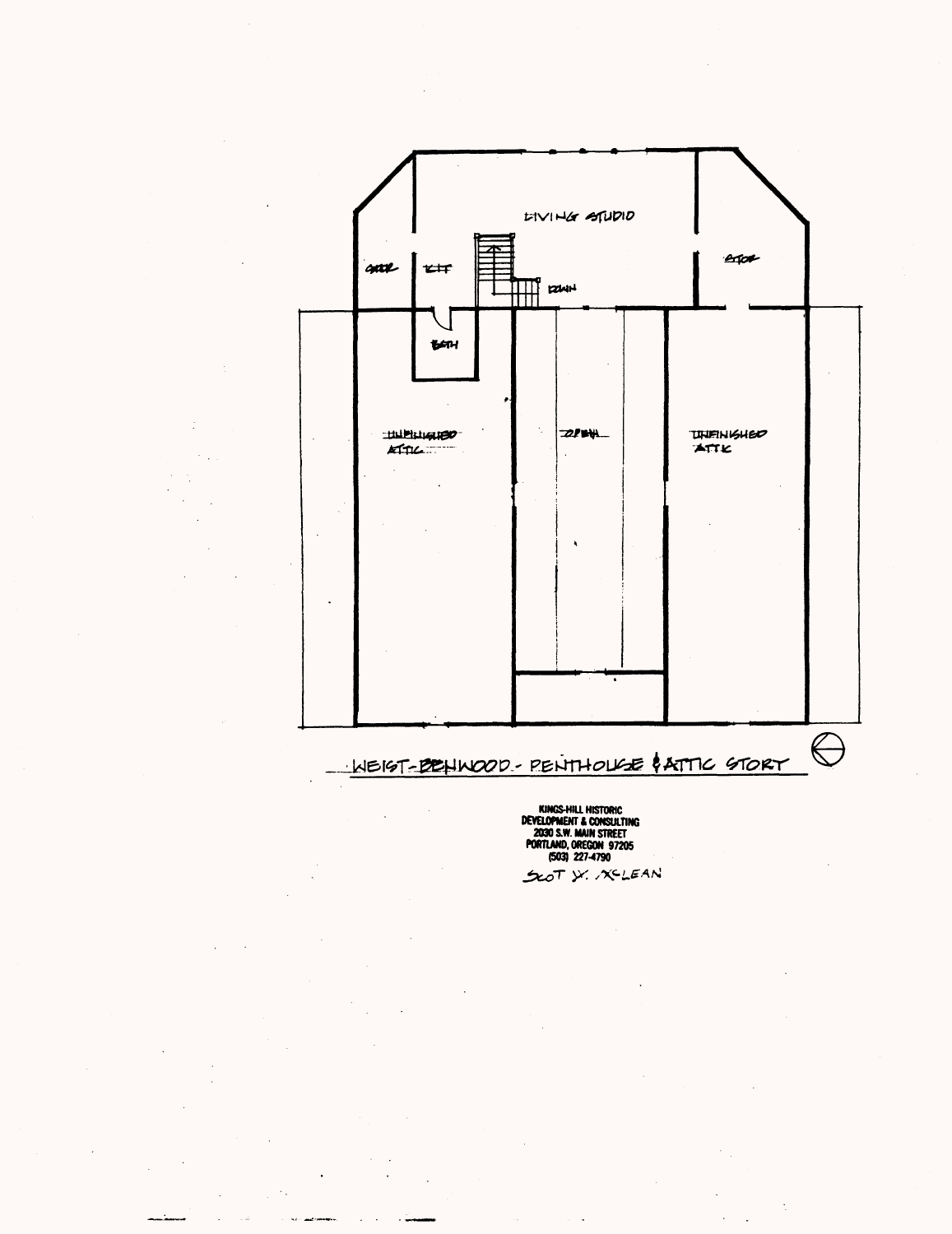

#### 3-023-00209

209 N.W. Twenty-third Avenue

Mead's, Block 5, South 28.4' of Lots 1 and 2, North 46.6' of Lot 3 QUARTER SECTION MAP #: 3027 Northwest District Association

ORIGINAL NAME: Weist Apartments OTHER NAMES: Weist Residential Hotel, Benwood Apartments

ORIGINAL FUNCTION: Apartment House

DATE BUILT: ca. 1907

STYLE: Colonial Revival

ORIGINAL OWNER: Weist, John and Lena

TAX ASSESSOR'S ACCOUNT #: R-55650-0410 ZONING: C3

Rank II

#### SPECIAL FEATURES AND MATERIALS:

Two colossal porticos flanking central bay. Segmental pediment above entrance, with block modillions and foliate relief ornament in tympanum. Porticos have Doric columns on rusticated brick bases, and enclose ground-floor porches and second-story balconies, with third-story balconies formed by the roofs.